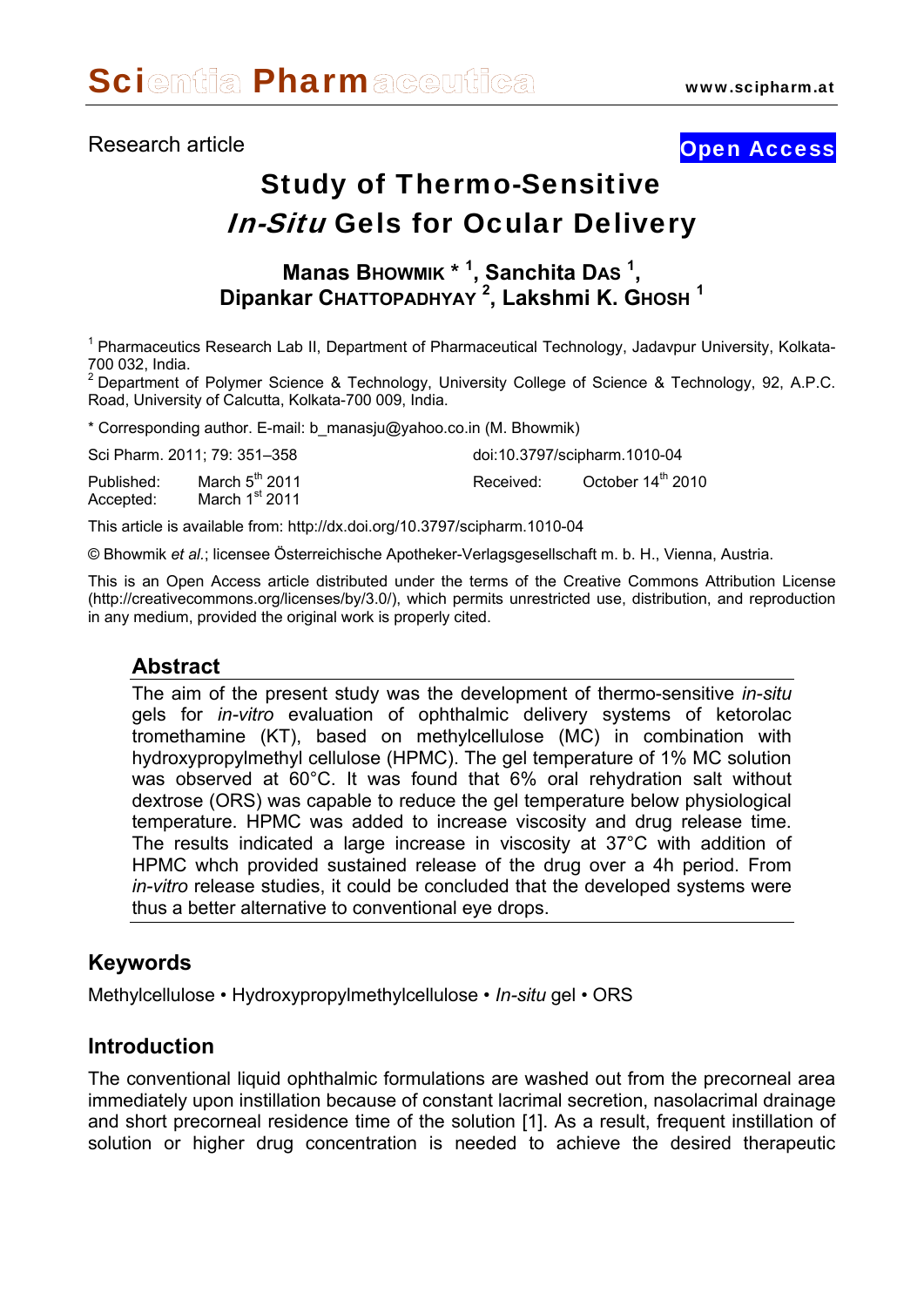response [2, 3]. But this attempt is potentially dangerous if drug solution drained from the eye is systemically absorbed from the nasolacrimal duct [4]. To increase precorneal residence time and ocular bioavailability, different ophthalmic delivery systems such as viscous solutions, ointments, gels, suspensions or polymeric inserts are used [5]. But because of blurred vision (e.g. ointments) or lack of patient compliance (e.g. inserts), these formulations have not been widely accepted. This problem can be overcome by using *insitu* gel forming ocular drug delivery system, prepared from polymer, exhibit sol-to-gel phase transition due to a change in a specific physico-chemical parameter (pH, temperature, etc.) in their environment [6] and as a result sustained drug release to the eye occurs [7]. Such formulations where used to delivered bioactive agents by instillation into the eye, which upon exposure to the eye temperature changes to the gel phase [8]. Thus precorneal residence time of the delivery system is increased and ocular bioavailability is also enhanced. MC solution is known to undergo thermoreversible sol-to-gel transition. Gel temperature of MC can be reduced by adding salts and other additives [9].

The objective of the research work was to formulate thermo-sensitive *in-situ* gel ocular delivery systems. The model drug used was ketorolac tromethamine, to treat seasonal allergies such as itching, swelling and inflammation of the eyes.

# **Results and Discussion**

#### *In-vitro gelation studies*

The gel temperature of 1% MC solution is 60°C. The effect of ORS on gel temperature of MC solution has been shown in figure 1. The gel temperature is reduced below body temperature by addition of ORS. The addition of salt will affect the structure of water, which is mainly due to the interactions between ions and water molecules. Salting out salts of ORS stronger interact with water than hydrogen bonds between water molecules. As a result the hydrogen bonds between water molecules are destroyed by the salt [10]. Salt ions also attract more water molecules due to their stronger hydration abilities than MC chains. This effect decreases water-solubility of MC. In this situation formation of hydrophobic aggregates are more pronounced in a salt containing MC solution. The increased salt content results in fewer free water molecules around MC chains and a stronger hydrophobic environment for MC. So the sol-gel transition occurs at a lower temperature. It has been observed that 6% ORS is capable to ensure a gelation temperature below body temperature and the solutions are free flowing liquid to allow reproducible instillation into the eye as drops at room temperature. HPMC does not significantly alter the gel temperature. All the developed formulations were evaluated for clarity by visual inspection and clarity was sufficient.

#### *Viscosity study*

The viscosity of the formulations is investigated as a function of temperature. The formulations behave as liquids and exhibit low viscosity at 25°C. At 37°C, the solutions are converted into gels with high viscosity. The reasons for this increase in viscosity are that the polymers are fully hydrated and simple entanglement exists between polymer chains at low temperature. The hydration of polymer by water is gradually weakened when the temperature increases, the hydrophobic association of polymer becomes more pronounced and a gel structure is formed. It has been observed that the viscosity enhancing capability of HPMC is much higher than MC alone as shown in table 1.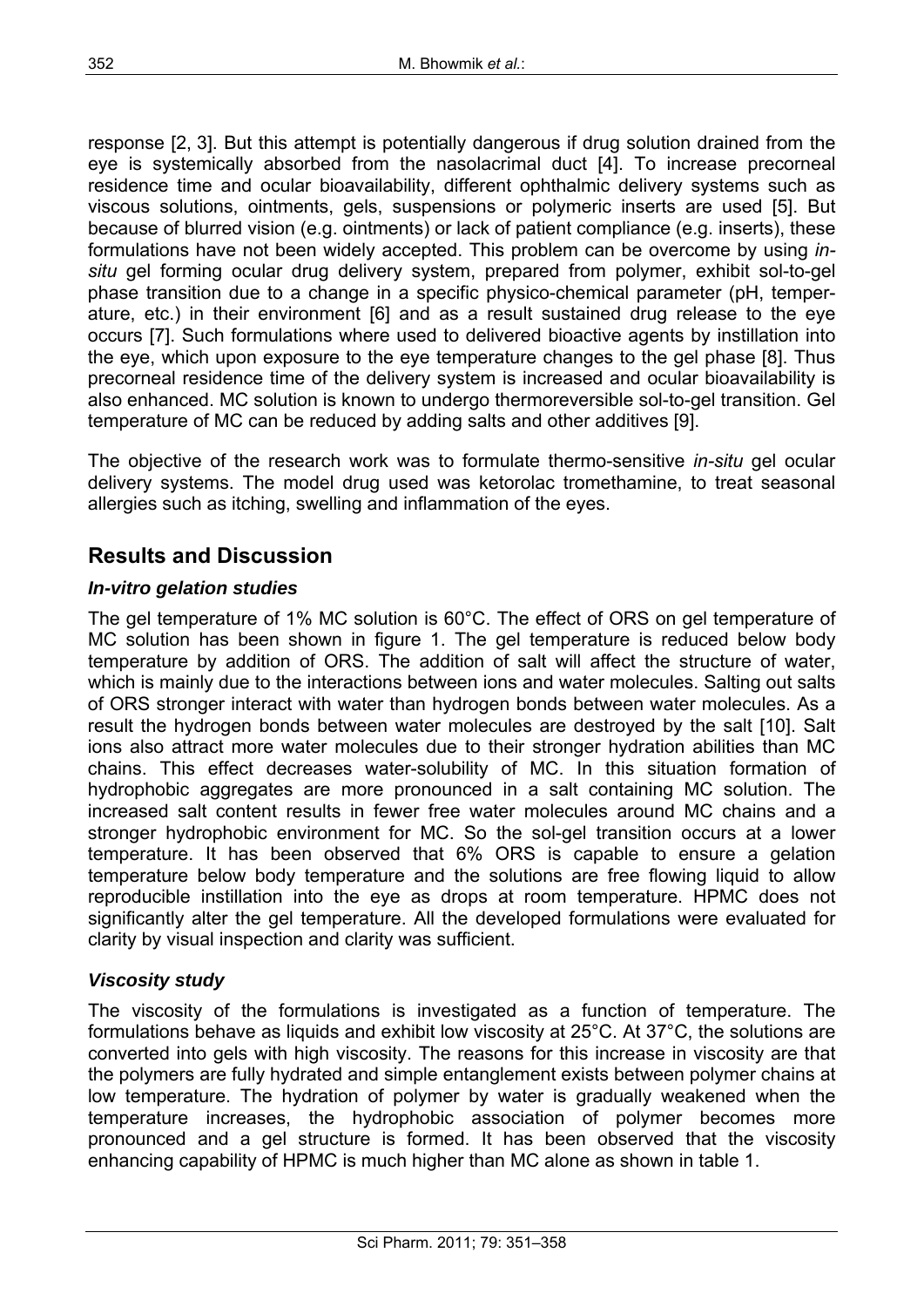

**Fig. 1.** Variation in gelation temperature of 1% MC solution with increasing concentration of ORS (mean ± S.D., n=3).

#### *Swelling study*

The *in-situ* gels were observed to be stable throughout the period of swelling (7 hr.). The rate of swelling of F2 was slower than that of F1 (Table 1). This is due to the higher viscosity of F2 at 37°C which decreases water penetration. The results show that HPMC containing *in-situ* gels are less swollen than MC gel because of formation of highly stiff gels of HPMC in combination with MC.

| Formu-<br>lation | <b>Composition</b><br>(1% Polymer<br>solution +<br>$0.5\%$ KT + 6% (cP± S.D.)<br>ORS) | <b>Viscosity</b><br>at 20 rpm<br>and $37^{\circ}$ C | <b>Swelling at</b><br>$3$ hrs.<br>(K± S.D.) | <b>Hydration</b><br>Rate of<br><b>Each Drop</b><br>$(0.05$ ml) of<br>in-situ Gel<br>(µl/min) |                  | <b>Leached ion</b><br><b>Concentration</b><br>(mmol min <sup>-1</sup> )<br>drop <sup>-1</sup> $\times$ 10 <sup>-4</sup> ) |
|------------------|---------------------------------------------------------------------------------------|-----------------------------------------------------|---------------------------------------------|----------------------------------------------------------------------------------------------|------------------|---------------------------------------------------------------------------------------------------------------------------|
|                  | <b>MC:HPMC</b>                                                                        |                                                     |                                             |                                                                                              | $Na+$            | $K^+$                                                                                                                     |
| F <sub>1</sub>   | 1:0                                                                                   | 15100.00 ±<br>6.24                                  | $0.04 \pm 0.00$                             | $0.0097 \pm$<br>0.0008                                                                       | $2.17 \pm 0.06$  | $0.30 \pm 0.02$                                                                                                           |
| F <sub>2</sub>   | 2:1                                                                                   | $17200.00 \pm$<br>4.73                              | $0.03 \pm 0.00$                             | $0.0119 \pm$<br>0.0001                                                                       |                  | $1.58 \pm 0.08$ 0.17 $\pm$ 0.01                                                                                           |
|                  | Zero-order                                                                            | First-order                                         | <b>Higuchi</b>                              |                                                                                              | Korsmeyer-Peppas |                                                                                                                           |
|                  | $r^2 \pm S$ , D.                                                                      | $r^2 \pm S$ , D.                                    | $r^2 \pm S$ , D.                            | $r^2 \pm S$ . D.                                                                             | n                |                                                                                                                           |
| F <sub>1</sub>   | $0.9791 \pm$                                                                          | $0.9877 \pm$                                        | $0.9903 \pm$                                | $0.9965 \pm$                                                                                 | $0.51 \pm 0.01$  |                                                                                                                           |
|                  | 0.0012                                                                                | 0.0009                                              | 0.0012                                      | 0.0009                                                                                       |                  |                                                                                                                           |
| F <sub>2</sub>   | $0.9708 \pm$                                                                          | $0.9818 \pm$                                        | $0.9884 \pm$                                | $0.9963 \pm$                                                                                 | $0.78 \pm 0.06$  |                                                                                                                           |
|                  | 0.0004                                                                                | 0.0073                                              | 0.0011                                      | 0.0039                                                                                       |                  |                                                                                                                           |

**Tab. 1.** Characteristics and *in-vitro* drug release kinetics of *in-situ* gel systems (n=3).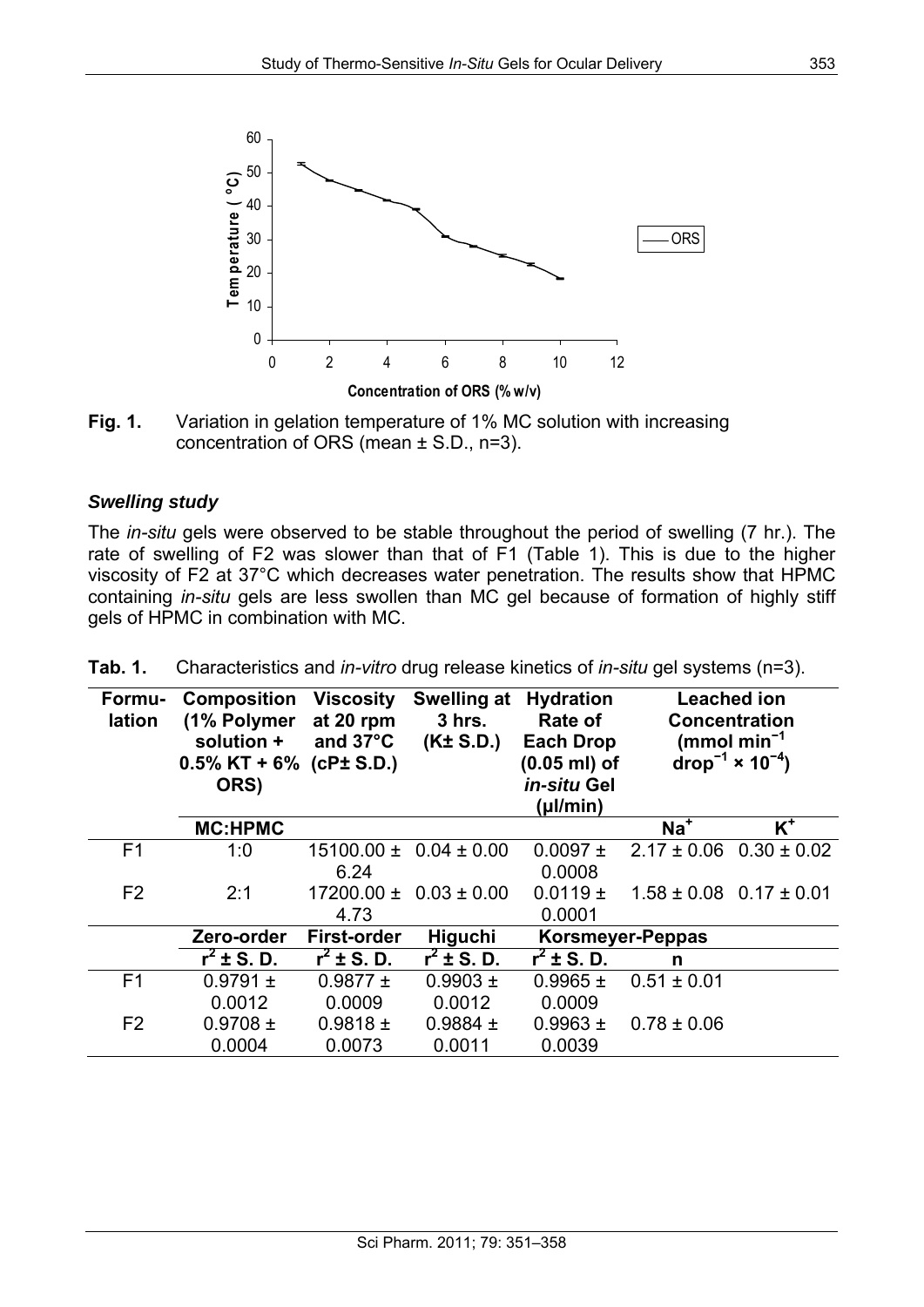#### *In-vitro drug release studies and release kinetics*

According to the *in-vitro* drug release profiles of *in-situ* gels (figure 2), the drug loading is nearly fully released within 1.5 hrs from MC solution. At 37°C, the *in-situ* gel matrix is formed in which water penetration and hydration is the rate limiting step of drug release. It has been observed that addition of ORS (mixture of 3.5g NaCl, 1.5g KCl and 2.5g  $NafCO<sub>3</sub>$ ) will increase the drug release time up to 3hrs. This is due to an increase in viscosity of *in-situ* MC gel solution in presence of ORS at 37°C. This leads to slower solvent penetration and consequently the drug release time will be increased. It is also observed that the drug release time increases up to 4 hours with the addition of HPMC in MC solution at MC/HPMC ratio 2:1, and this increase in drug delivery time is due to increase in viscosity of MC/HPMC combination.

Zero-order, First-order and Higuchi's equation were employed to interpret the drug release patterns of *in-situ*-gels. It was found that the *in-vitro* drug release pattern is best explained by Higuchi's equation, as the plots show the highest linearity ( $r^2$  > 0.9884±0.0011) followed by first order and zero order equation (Table 1). The results show that viscosity of F2 is higher than F1 and increased viscosity causes slower drug release. It has been observed that the drug release rate is decreased by addition of HPMC. All the kinetic data were analyzed by the Korsmeyer-Peppas Equation (M<sub>t</sub>/M<sub>¥</sub>=kt<sup>n</sup>). An acceptable linearity (r<sup>2</sup> > 0.9963±0.0039) was observed and the release exponent 'n' varied from 0.51±0.01 to 0.78±0.06, which indicated a non-Fickian drug diffusion i. e., coupled diffusion and erosion mechanisms.



**Fig. 2.** Effects of polymers and ORS on *in-vitro* drug release from MC-Ketorolac solution and *in-situ* gel (mean ± S.D., n=3).

#### *In-vitro compatibility studies*

In human the average tear volume is 6.5–10.7µl/minute and the tear flow is 0.5–2.2 µl/minute [11]. The hydration rate of the *in-situ* gels as depicted in table 1 is lower than the normal tear flow rate. NaCl, KCl and NaHCO<sub>3</sub> show iso-osmolarity to the body fluid at 154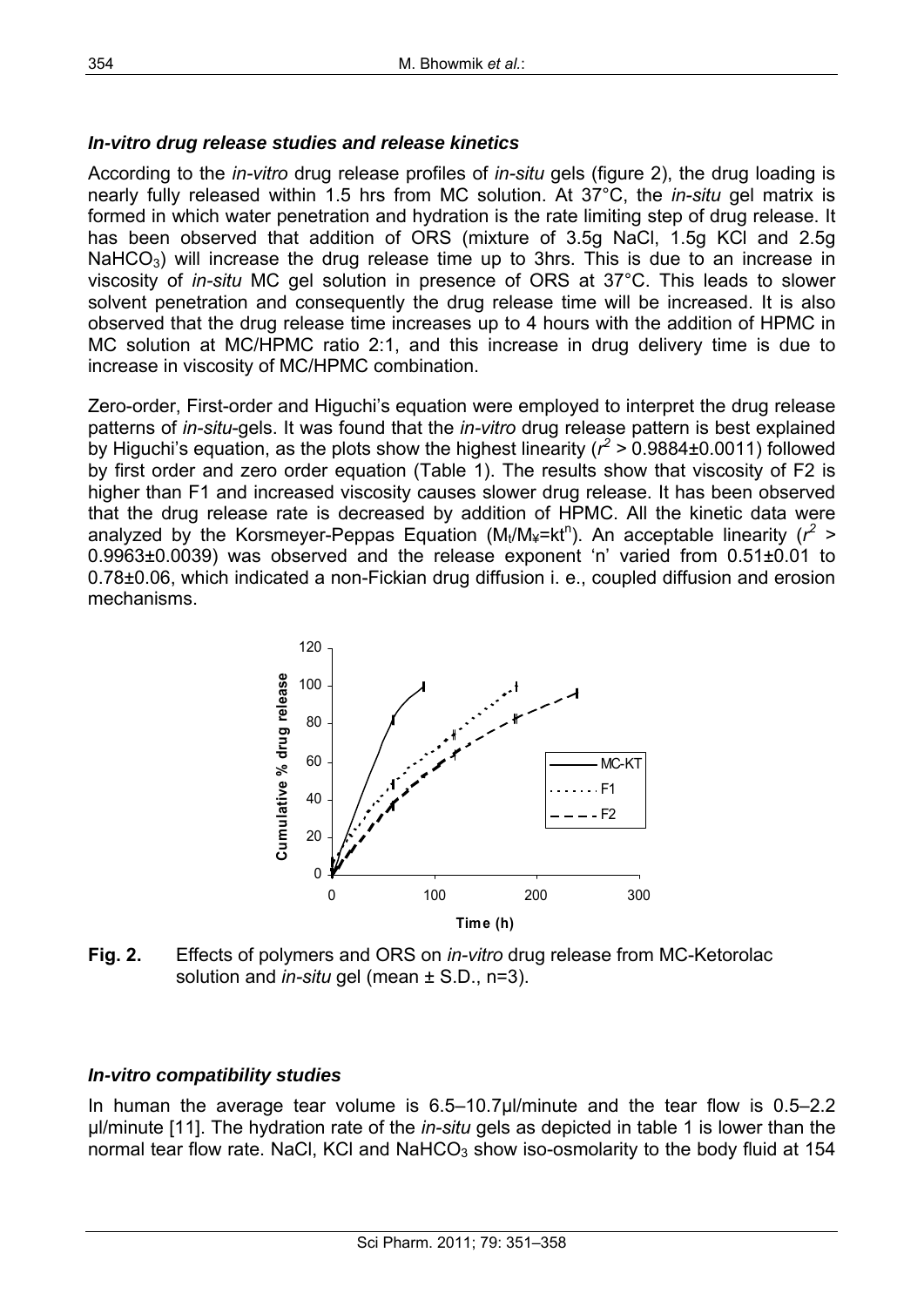mmol, 160 mmol and 175 mmol respectively [9]. According to the results in table 1 the amounts of leaked salts are negligible. In addition, 0.5–2% (85.5–342 mmol) NaCl is tolerable to normal eye [12]. The results show that the developed *in-situ* gels are compatible to the eye and there are no problems to expect due to irritation of eye caused by excessive dehydration of aqueous ocular cavity.

## *Stability study*

The stability study was carried out on the formulation at  $30 \pm 2^{\circ}$ C and  $60 \pm 5\%$  RH over the period of 90 days. The formulations retained clarity and no remarkable changes were observed in gelation temperature, viscosity, *in-vitro* drug release profile and salt leaching properties as shown in table 2.

| <b>Time</b><br>interval<br>(Days) | Gel temper-<br>ature $(^{\circ}C)$<br>(mean $\pm$ S.<br>D.) | Viscosity (cP) at<br>20 rpm and $37^{\circ}$ C<br>(mean $\pm$ S. D.) | <b>Cumulative</b><br>% drug release<br>at 4h<br>(mean $\pm$ S. D.) | $Na+$           | <b>Leached ion</b><br><b>Concentration</b><br>(mmol min <sup>-1</sup> drop <sup>-1</sup> ×10 <sup>-4</sup> ) |
|-----------------------------------|-------------------------------------------------------------|----------------------------------------------------------------------|--------------------------------------------------------------------|-----------------|--------------------------------------------------------------------------------------------------------------|
| 0                                 | 31.03±0.25                                                  | 17200±4.75                                                           | 96.76±0.37                                                         | $1.58 + 0.08$   | $0.17 \pm 0.00$                                                                                              |
| 30                                | 31.10±0.20                                                  | 17205±6.51                                                           | 97.75±0.73                                                         | $1.54 \pm 0.06$ | $0.18 + 0.01$                                                                                                |
| 60                                | 31.17±0.32                                                  | 17202±6.81                                                           | 96.20±0.32                                                         | $1.53 \pm 0.04$ | $0.16 \pm 0.01$                                                                                              |
| 90                                | 31.13±0.45                                                  | 17207±9.61                                                           | 97.23±0.91                                                         | $1.55 \pm 0.05$ | $0.18 \pm 0.00$                                                                                              |

| Tab. 2. | Stability profiles of F2 in-situ gel (n=3) |
|---------|--------------------------------------------|

# **Experimental**

## *Materials*

Metolose SM 4000 (Methylcellulose, 29.6% methoxyl content) was obtained from Shinetsu Chemical Co. Ltd., Japan. Hydroxypropylmethylcellulose (HPMC K15 M) from Colorcon Asia Pvt. Ltd., Verna, Goa, India and Ketorolac tromethamine from Sun Pharma, Baroda, Gujrat, India were gift samples. The dialysis membrane (LA390, average flat width-25.27 mm, average diameter-15.9 mm and capacity approx-1.99 ml/cm) was purchased from HiMedia Laboratories Pvt. Ltd., Mumbai, India. Sodium chloride (NaCl), Potassium chloride (KCl), Calcium chloride  $(CaCl<sub>2</sub>)$  and Sodium bicarbonate (NaHCO<sub>3</sub>) were purchased from E. Merck India Pvt. Ltd., Mumbai, India. All other chemicals were analytical grade.

## *Preparation of sample solutions*

The methylcellulose (MC, 1%) was dispersed in hot deionised water of 70°C and then cooled down below 20°C under continuous stirring until a homogenous dispersion was obtained [13]. The dispersion was kept in a refrigerator for 48 hours to get clear solution. Oral rehydration salt without dextrose (ORS: mixture of 3.5g NaCl, 1.5g KCl and 2.5g  $NafCO<sub>3</sub>$ ) was dissolved in the MC solution and evaluated for gel temperature in order to identify the compositions suitable for *in-situ* gel systems. Ketorolac was then added to the *in-situ* gel systems and the effect of KT on gel temperature was evaluated. The HPMC solution (1%) was prepared by same procedure like the MC solution. The required amount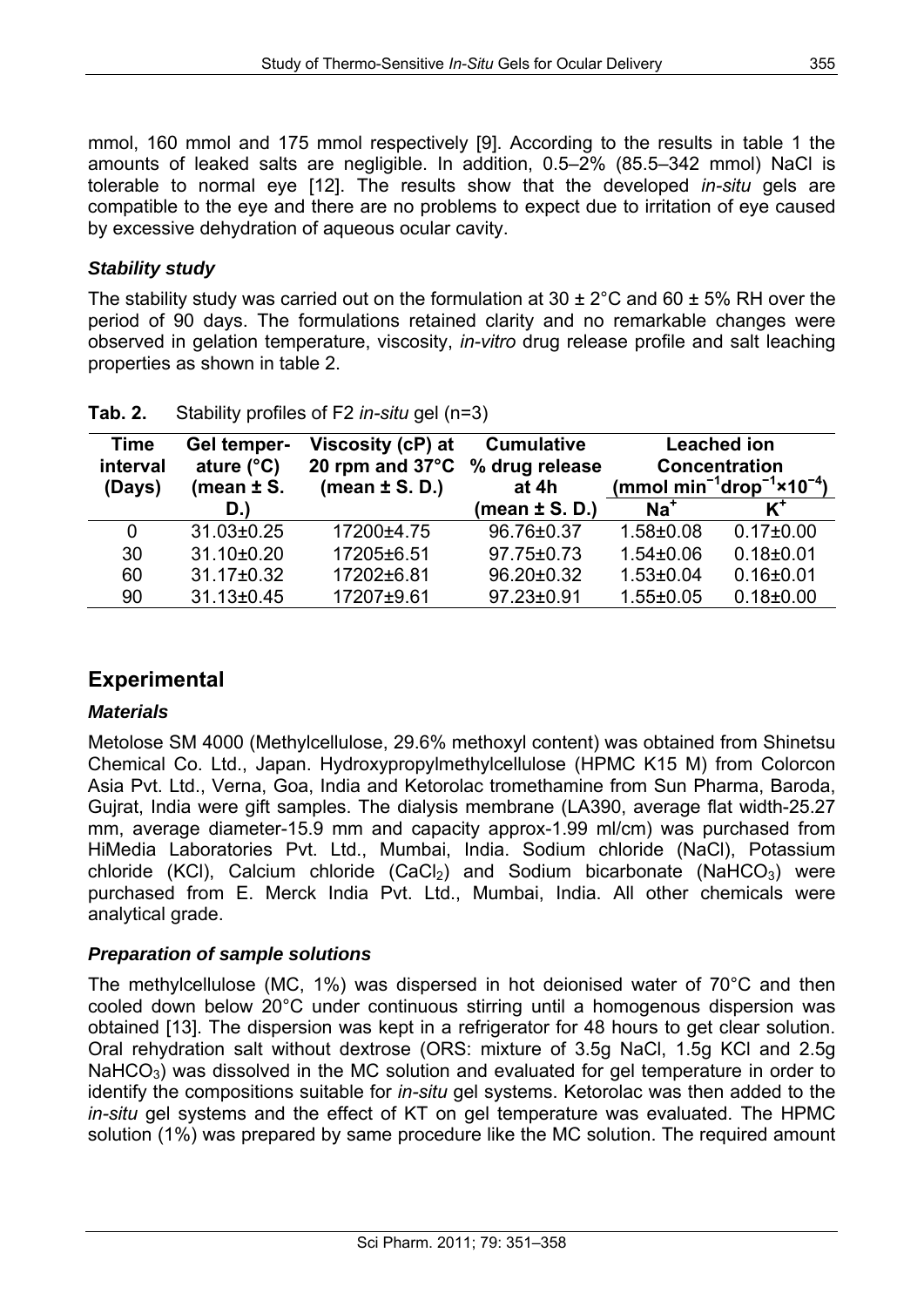of MC and HPMC solutions were mixed homogeneously to prepare MC-HPMC solutions at a ratio of 2:1 and its *in-situ* gel solution was also prepared by adding ORS and KT.

#### *In-vitro gelation studies*

The gelation studies were carried out with a cell, equipped with a thermo jacket for maintaining constant temperature. The cell was a cylindrical reservoir capable of holding 3 ml of gelation solution. This gelation solution was artificial tear fluid (composition: 0.67g NaCl,  $0.20g$  NaHCO<sub>3</sub>,  $0.008g$  CaCl<sub>2</sub>.2H<sub>2</sub>O and distilled water qs to 100g) [14]. The reservoir was filled with 2 ml of the gelation solution. A 250μl transparent plastic cup present in the bottom of the cell to hold the gel sample in place, after its formation. 100 µl of the formulated solution was injected into the cavity of the cup, with a thermal cycle of 20°C to 70°C. The gel temperature was recorded by visual inspection repeatedly [15]. The temperature was verified with test tube tilting method by observing the non flowing state of the solution [6].

#### *Rheological studies*

The rheological studies were conducted in a viscometer (TV-10 Viscometer, Toki Sangyo Co. Ltd., Japan). The viscosity of the formulated solutions was measured at a shear rate of 20 rpm at 37°C. The temperature was maintained by a thermally controlled water bath. The samples were equilibrated for 10 minutes to reach the running temperature prior to each measurement.

#### *Swelling study*

The studies were conducted with a cell, equipped with thermo jacket to maintain constant temperature. The cell containing artificial tear fluid was used as swelling medium equilibrated at 37°C. The 1 ml of formulated solution was packed in a dialysis bag and put into the swelling medium. At specific time intervals the bag was removed from the medium and weight was recorded. The swelling of the polymer gel as a function of time was determined by using the following relationship [16]: %  $S_t = (W_t-W_0) \times 100/W_0$  where  $S_t$  is swelling at time't',  $W_0$  is the initial weight of the gelling solution and  $\dot{W}_t$  is the final weight of the gel.

#### *In-vitro drug release studies and release kinetics*

The release of ketorolac tromethamine from *in-situ* gels was determined by using a Franz diffusion cell. The dissolution medium was artificial tear fluid (ATF). The dialysis membrane, previously soaked overnight in the dissolution medium, was mounted on one end of the donor cylinder of the Franz diffusion cell. The acceptor compartment cylinder was filled with 40 ml of dissolution medium of 37°C so that the membrane just touched the medium surface and the stirring rate was maintained at 50 rpm. One milliliter of the formulation was placed over the dialysis membrane. Aliquots, of 1 ml each were withdrawn at hourly intervals and replaced by an equal volume of fresh medium. The ketorolac tromethamine content of the aliquots was determined by UV spectrophotometry at 323nm.

#### *In-vitro compatibility studies*

The studies were comprised assessment of gel hydration and salt leaching properties of *in-situ* gel. As generally one or two drops of solution are instilled into the eye, the hydration rate of formulations was calculated according to the following equation: Hydration rate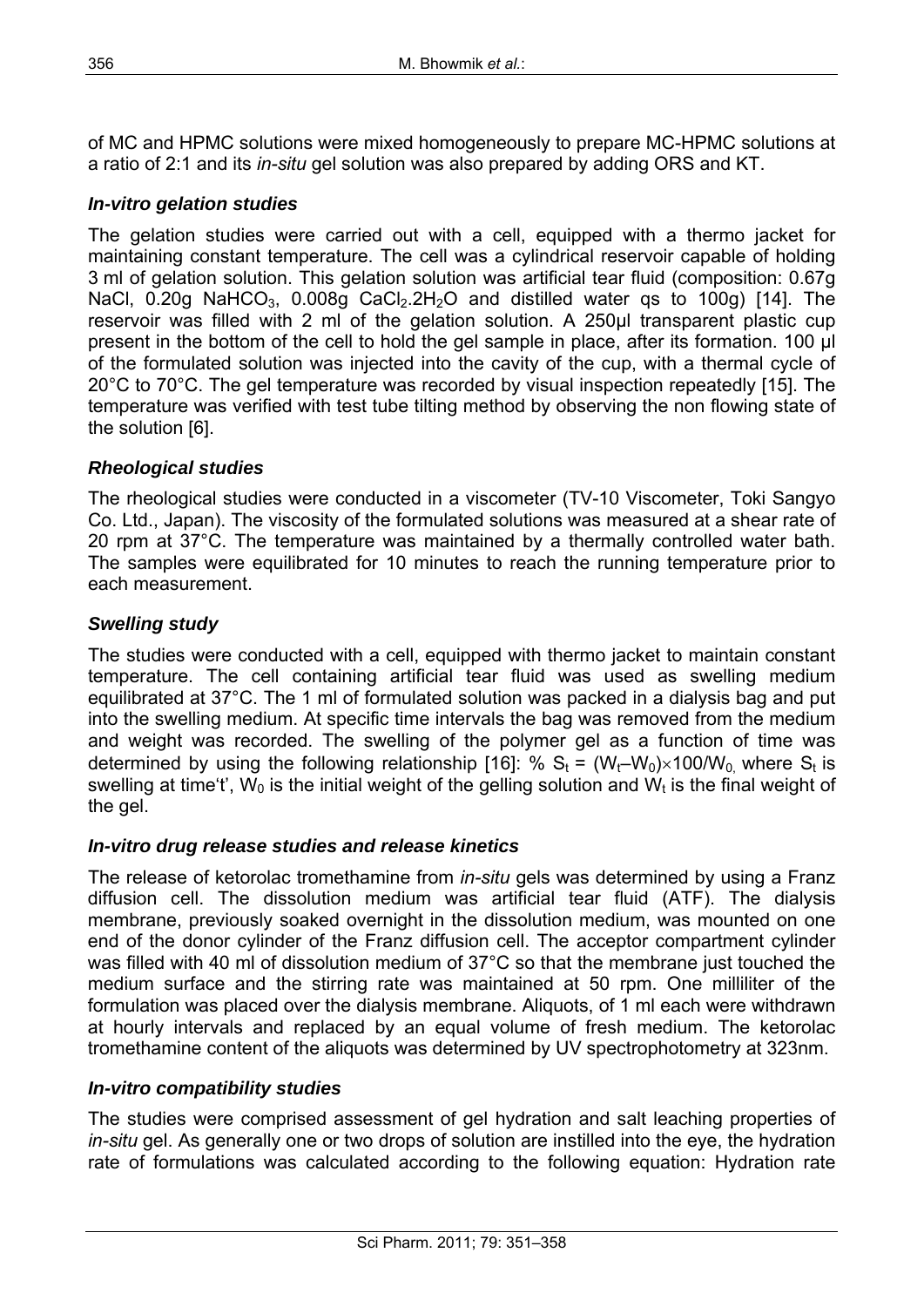[µl/minute] =  $(9.9122 \times W_{gs} \times S_t \times 0.05)$ /t<sub>m</sub>. Where W<sub>gs</sub> is the weight of 1 ml of gel solution [gm],  $S_t$  is the swelling percentage at time t,  $t_m$  is the swelling time [min] and 100 gm ATF was approximately 99.122 ml in volume. The hydration rate of the formulations derives from the above equation was compared with the average tear flow rate of humans. The salt leaching properties of the formulation were performed similar to the methods for *invitro* drug release studies. The aliquots were subjected to examine by Easy Lyte Na/K Analyzer (Medica, USA).

#### *Stability study*

The formulation F2 showing optimum gelation, viscosity and drug release was selected for the stability study which was conducted according to the International Conference on Harmonization guidelines, 2003. A sufficient quantity of gel solution in glass vials was stored in desiccator's containing saturated solution of sodium chloride to maintain an approximate relative humidity of  $60 \pm 5\%$ . The desiccator was kept at room temperature  $(30 \pm 2^{\circ}C)$  and samples were withdrawn at 0, 30, 60, 90 days. The physical stability of the gel was inspected periodically by checking clarity, gel temperature, viscosity, *in-vitro* drug release profile and salt leaching properties.

## **Acknowledgements**

The authors would like to acknowledge Government of West Bengal, India for providing Senior Research Fellowship for the duration of this research work.

## **Authors' Statement**

#### *Competing Interests*

The authors declare no conflict of interest.

# **References**

- [1] Srividy B, Cardoza RM, Amin PD. Sustain ophthalmic delivery of ofloxacin from a pH triggered in situ gelling system. J Control Rel. 2001; 73: 205–211. [doi:10.1016/S0168-3659\(01\)00279-6](http://dx.doi.org/10.1016/S0168-3659(01)00279-6)
- [2] Bhowmik M, Bain MK, Ghosh LK, Chattopadhyay D. Effect of Salts on Gelation and Drug Release Profiles of Methylcellulose Based Ophthalmic Thermoreversible in-situ Gels. Pharm Dev Technol; in press. [doi:10.3109/10837451003774369](http://dx.doi.org/10.3109/10837451003774369)
- [3] Schoenwald RD. Ocular drug delivery: pharmacokinetic considerations. Clin Pharmacokinet. 1990; 18: 255–269. [doi:10.2165/00003088-199018040-00001](http://dx.doi.org/10.2165/00003088-199018040-00001)
- [4] Hongyi Q, Wenwen C, Chunyan H, Li L, Chuming C, Wenmin L, Chunjie W. Development of a poloxamer analogs/carbopol-based in-situ gelling and mucoadhesive ophthalmic delivery system for puerarin. Int J Pharm. 2007; 337: 178–187. [doi:10.1016/j.ijpharm.2006.12.038](http://dx.doi.org/10.1016/j.ijpharm.2006.12.038)